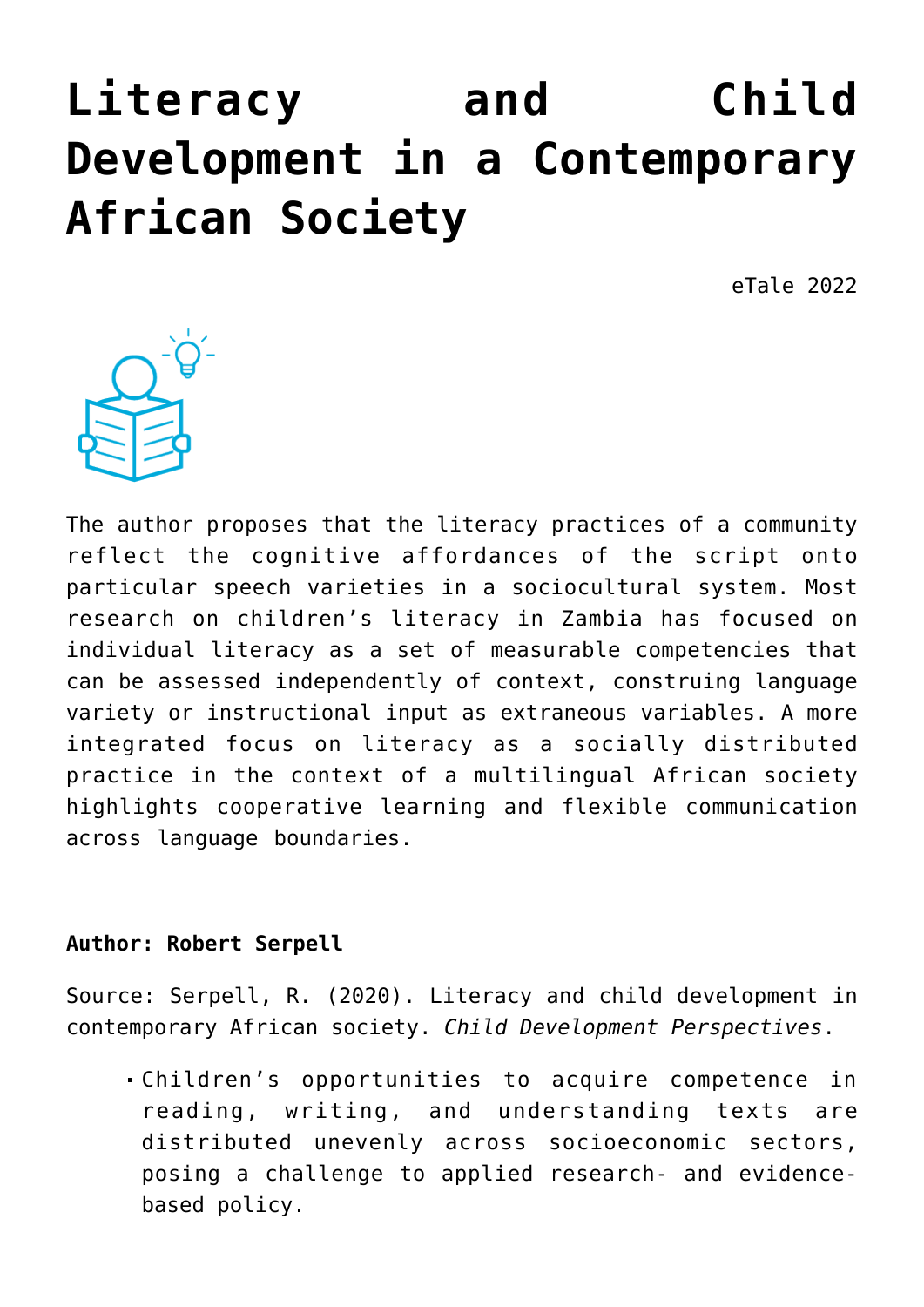- A sociocultural theoretical framework is proposed for understanding the relationship between literacy and child development in the historical context of sub-Saharan Africa and the region's relations with the rest of the world.
- Literacy is construed as a socially distributed cultural practice within which communication is mediated by the cognitive affordances of particular languages, scripts and technologies.
- Children are introduced to the practice through the participatory appropriation of a system of meanings in institutional settings that reflect the community's history.



# T**heoretical and historical framework**

- The cognitive work of written communication is socially distributed among participants and scaffolded by technology.
- In learning to read and write, children discover the possibilities for communication afforded by script.
- By allocating graphic symbols to represent elementary speech sounds, an alphabet can map the words of any natural language onto a small set of letters.
- In Zambia, children learn to decode in two ways: Bantu languages, which have a transparent orthography, and English, with much more opaque orthography.
- Societies in which bi- or plurilingualism is prevalent tend to assign different social functions and status to different speech varieties; speakers combine different types flexibly in a single utterance with code-switching or translanguaging.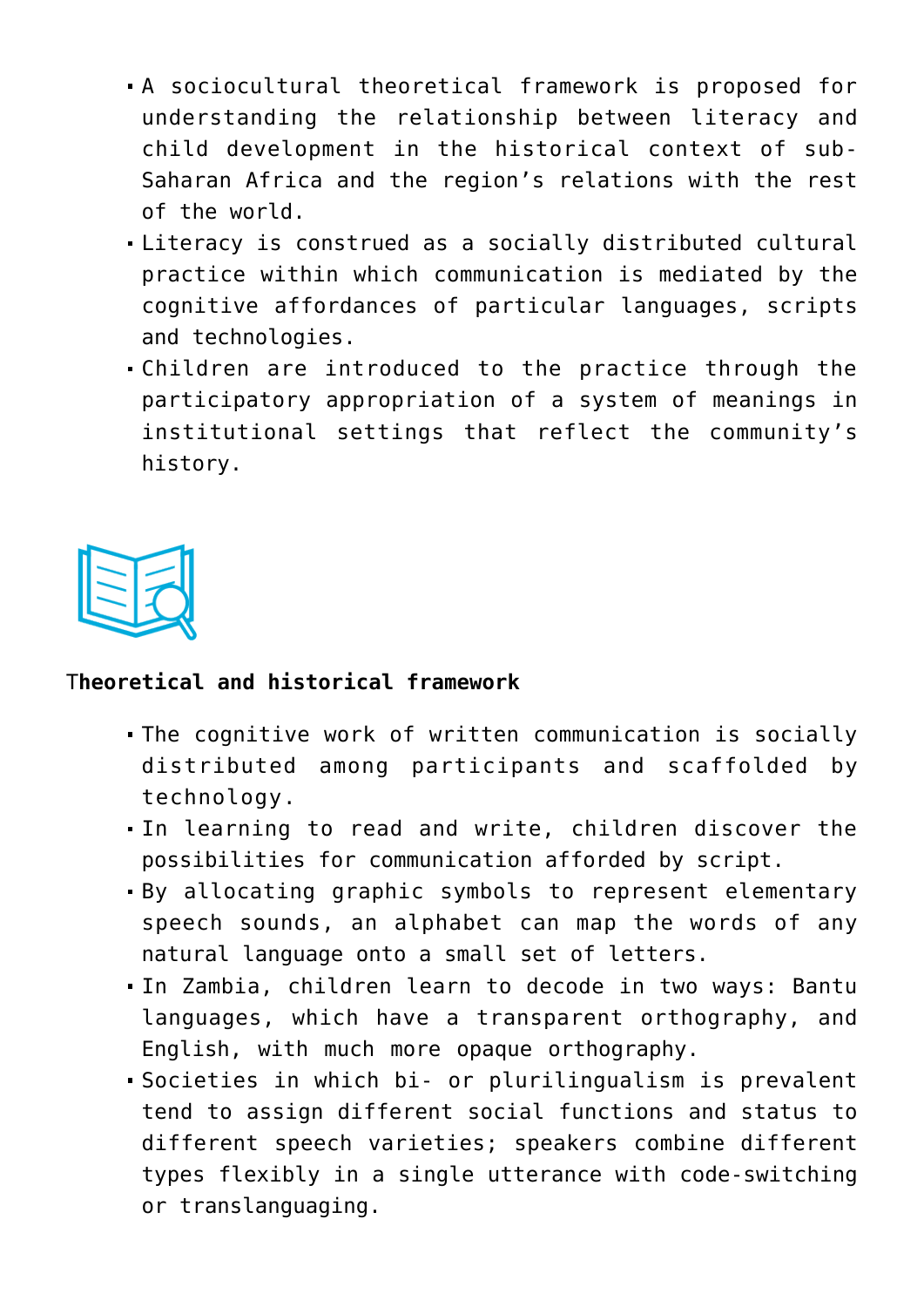- Becoming literate expands a child's communicative competence and provides opportunities for participating in cultural practices.
- Enrolling children in institutionalised basic schooling is designed to prepare them to enter those adult communities of literate practice through the participatory appropriation of a system of meanings that informs the world of literate practices.
- In most African nations, formal schooling was first imposed by Christian missionaries from Western societies as a method for "civilising" Africans and later consolidated by colonial administrations.
- Zambia's current public education curriculum is deeply infused with Western cultural hegemony, specifying as principal learning objectives a set of competencies deemed conducive to success in a modern, industrialised economy.
- English is the language of power in Zambian society.
- The various indigenous Bantu languages are preferred for informal everyday discourse and religious worship.
- Nowadays, initial literacy instruction is offered in one of seven indigenous Bantu languages designated by zone.
- English is introduced gradually, first as a subject in grades 2 to 4, then as the principal medium of instruction.

### **ResultEmpirical research in Zambia**

A study in the 1990s compared learning outcomes of fifth-graders from ciNyanja-speaking families on either side of the border between Zambia and Malawi. The Zambian children had received initial literacy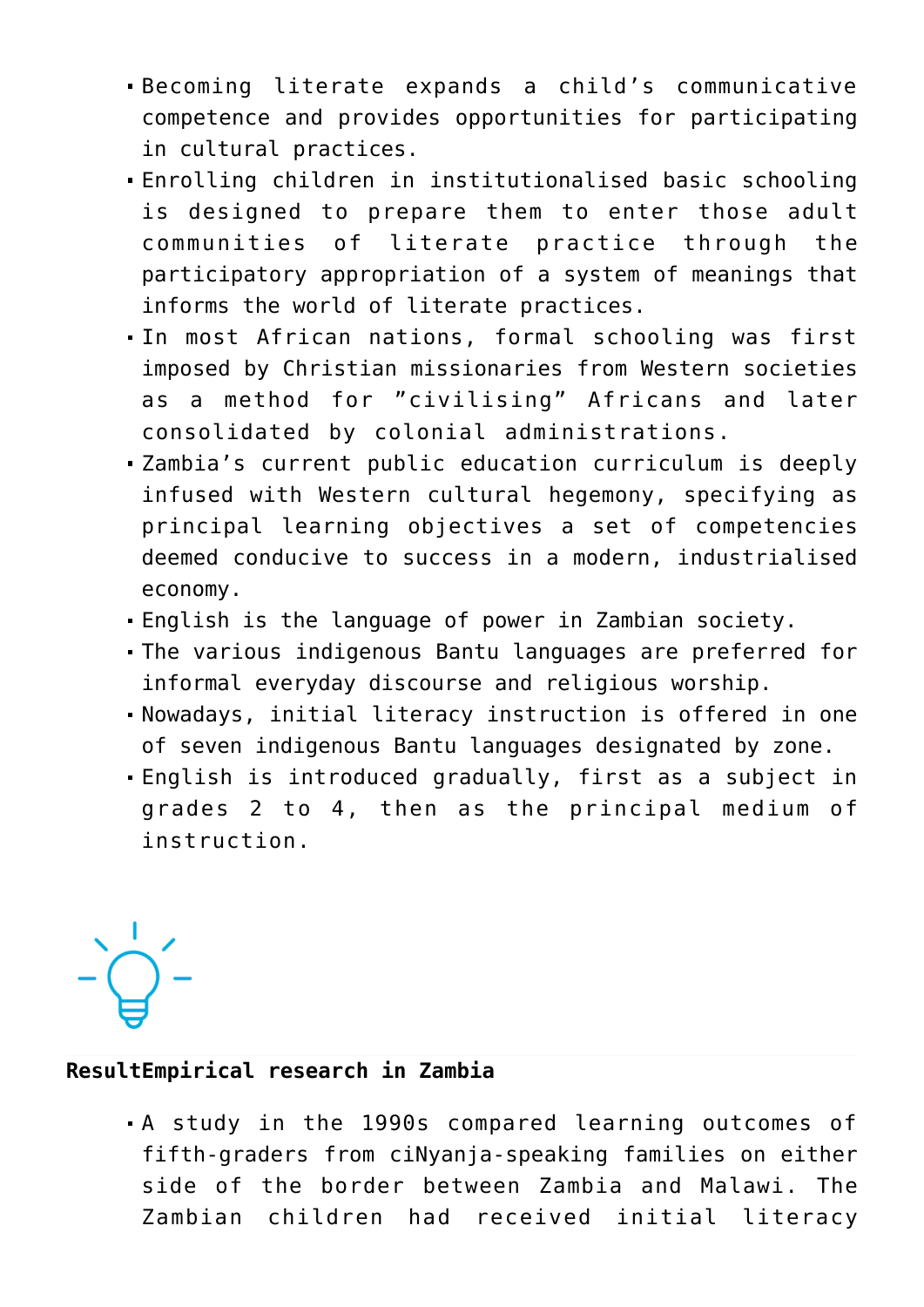instruction in English, whereas the children in Malawi received the first four years of instruction in ciNyanja. The Malawians scored much higher on a test of reading comprehension in ciNyanja, and no difference was found in a test of English.

- Studies generally support the growing consensus among policymakers that using indigenous languages is an essential adaptation of the Western model of institutionalised public basic schooling (IPBS) for effective mass schooling in Africa.
- The pedagogical rationale for providing initial literacy instruction in a familiar language is to build on a child's existing communicative competence.
- Older children may play a more critical role than parents in supporting young children's language and literacy development. Many mothers have less advanced formal education than their children.
- In addition, a more cooperative approach to learning in schools may be adopted. For example, one method uses a classroom seating arrangement in which small groups of learners face one another in learning pods, and the teacher orchestrates within-group interactions.



#### **Policy implications**

If primary school teachers are to serve effectively as "bicultural mediators," they may need training in the use of a "meta-language" to articulate the interrelated concepts of sound, letter, syllable, and word, drawing learners' attention to how the rules that govern